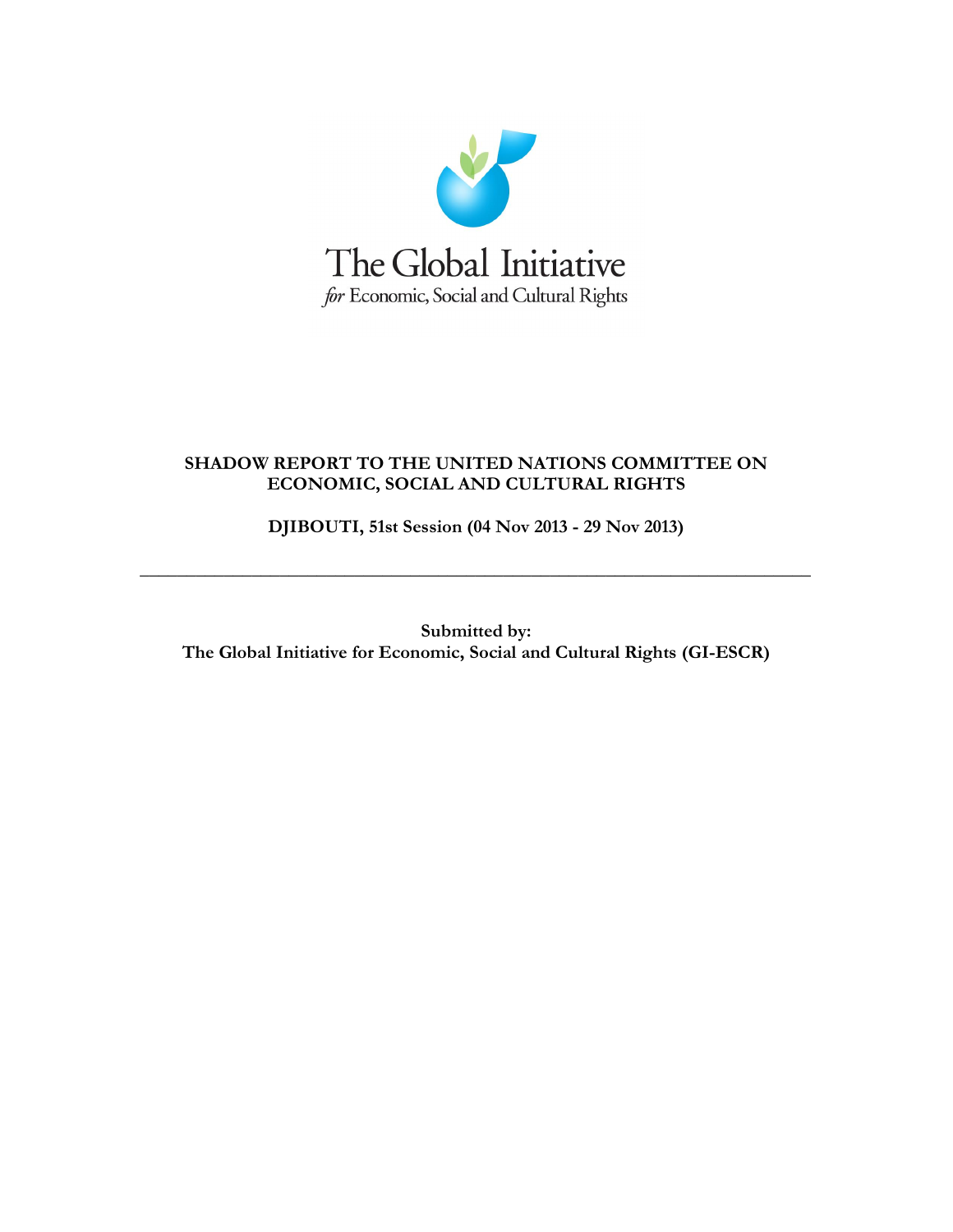## **Address:**

**The Global Initiative for Economic, Social and Cultural Rights (GI-ESCR)** 8 North 2nd Ave. East, #208 Duluth, MN 55802, USA Phone/Fax: +1 218 733 1370 *Email:Mayra@globalinitiative-escr.org, Website: [www.globalinitiative-escr.org](http://www.globalinitiative-escr.org/)*

The Global Initiative for Economic, Social and Cultural Rights (GI-ESCR) is an international non-governmental human rights organization which seeks to advance the realization of economic, social and cultural rights throughout the world, tackling the endemic problem of global poverty through a human rights lens. The vision of the Global Initiative for Economic, Social and Cultural Rights is of a world where economic, social and cultural rights are fully respected, protected and fulfilled and on equal footing with civil and political rights, so that all people are able to live in dignity*.*

The mission of the Global Initiative for Economic, Social and Cultural Rights is to strengthen the international human rights framework through creative standard setting, so that all people, and in particular marginalized individuals and groups, are able to fully enjoy their economic, social and cultural rights, and are able to do so without discrimination and on the basis of equality; provide innovative tools to policy makers, development actors and others on the practical implementation and realization of economic, social and cultural rights; enforce economic, social and cultural rights through international, regional and national mechanisms and seek remedies for violations of these rights, with a focus on creating beneficial jurisprudence aimed at transformative change; engage networks of human rights, women's rights, environmental and development organizations and agencies to advance the sustainable enjoyment of economic, social and cultural rights at both national and international levels; and work with advocates, social movements and grassroots communities at national and local levels to more effectively claim and enforce economic, social and cultural rights, including by engaging international mechanisms for local impact.